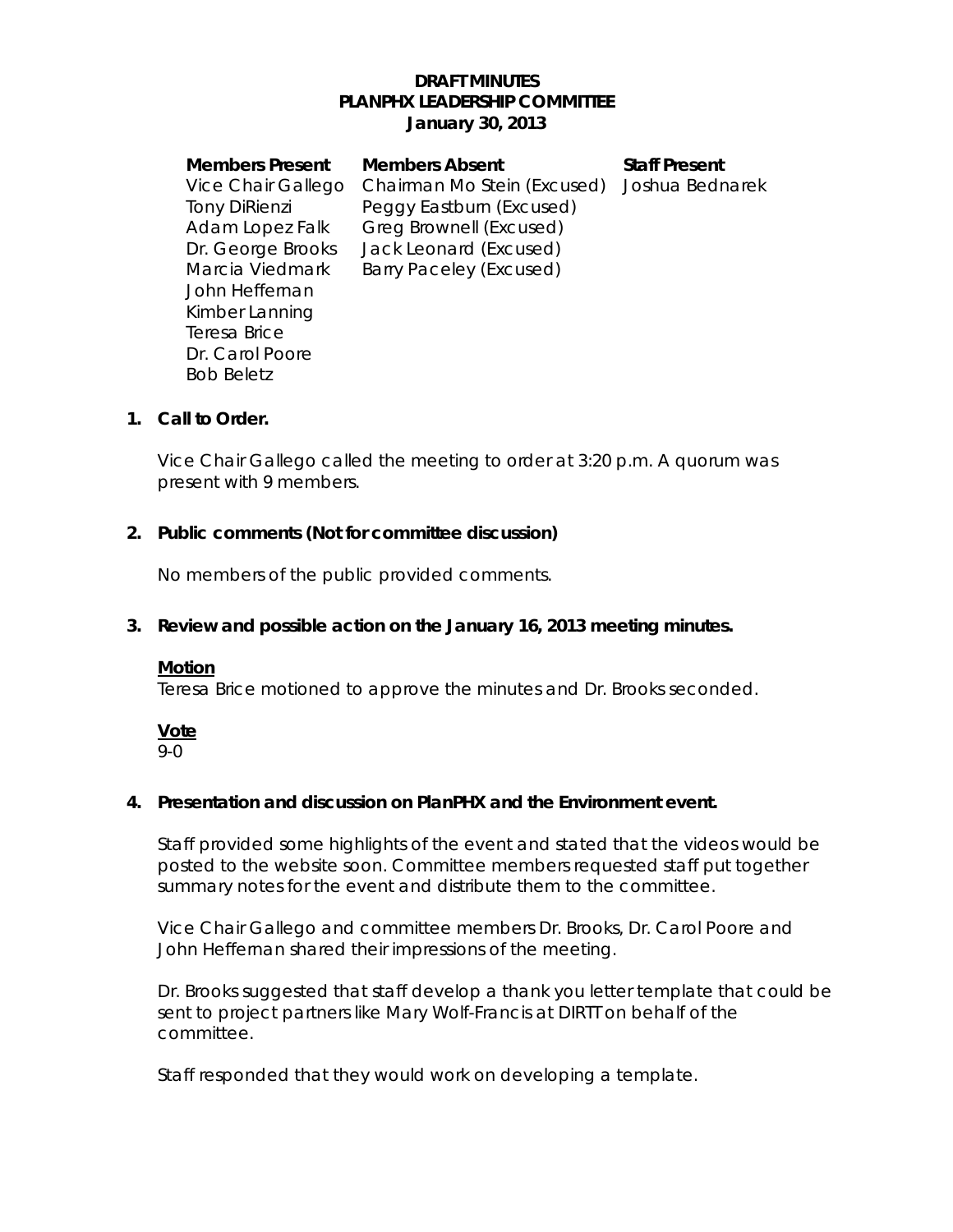# **5. Update on Mayor's State of the City and PlanPHX. Item is for presentation and discussion.**

Staff stated that both the Mayor's Office and the Chamber of Commerce were supportive of the committee developing a PlanPHX exhibit for the registration area of the event. Staff thanked Bob Beletz for taking the lead on helping put this together. Staff encouraged committee members to sign up for the event as soon as possible.

# **6. Update on PlanPHX Outreach efforts. Item is for presentation and discussion only.**

Vice Chair Gallego thanked committee members for all of their various efforts to outreach to community groups. Dr. Poore discussed a meeting she is organizing with the leadership from Arizona State University on March 6 and Bob Beletz discussed some of his efforts to outreach to the Deer Valley Unified School District.

Several committee members spoke about the need to enhance the utilization of social media to promote the project. Marcia Viedmark noted that she was working with a company with expertise in this field and would talk to the company about assisting PlanPHX.

Tony DiRienzi stated that it is important to be mindful of accessibility whenever developing social media tools for outreach. Some social media applications are friendlier than others for residents with functional needs.

Sandra Ferniza discussed the need to create a "parking lot" for many of the ideas that the public is providing. The concept would provide a staging area for those ideas that may not be appropriate to include in an updated General Plan, but still have value to be considered by the City of Phoenix or other entities.

Several committee members supported this idea. Teresa Brice added that as part of this conversation it is important for residents to embrace the notion that government can't achieve these ideas alone.

Tony DiRienzi stated that while there may be many ideas that aren't appropriate to include in the General Plan on an individual basis, collectively they may tell us something about the community's overall wants and needs.

# **7.** *Multiple Use of the SRP Canal System***. Item is for presentation and discussion only.**

Jim Duncan from SRP discussed SRP's role in the management of their portion of the Valley's canal system and highlighted some of the major provisions that guide how they operate.

Jim presented a series of slides of improvements that have been made to various sections of the canals by a variety of municipalities. The slides illustrated a growing canal culture in the Valley and SRP's willingness to work with municipalities to enhance the canal banks.

Jim noted that SRP's approach to canal bank enhancements had changed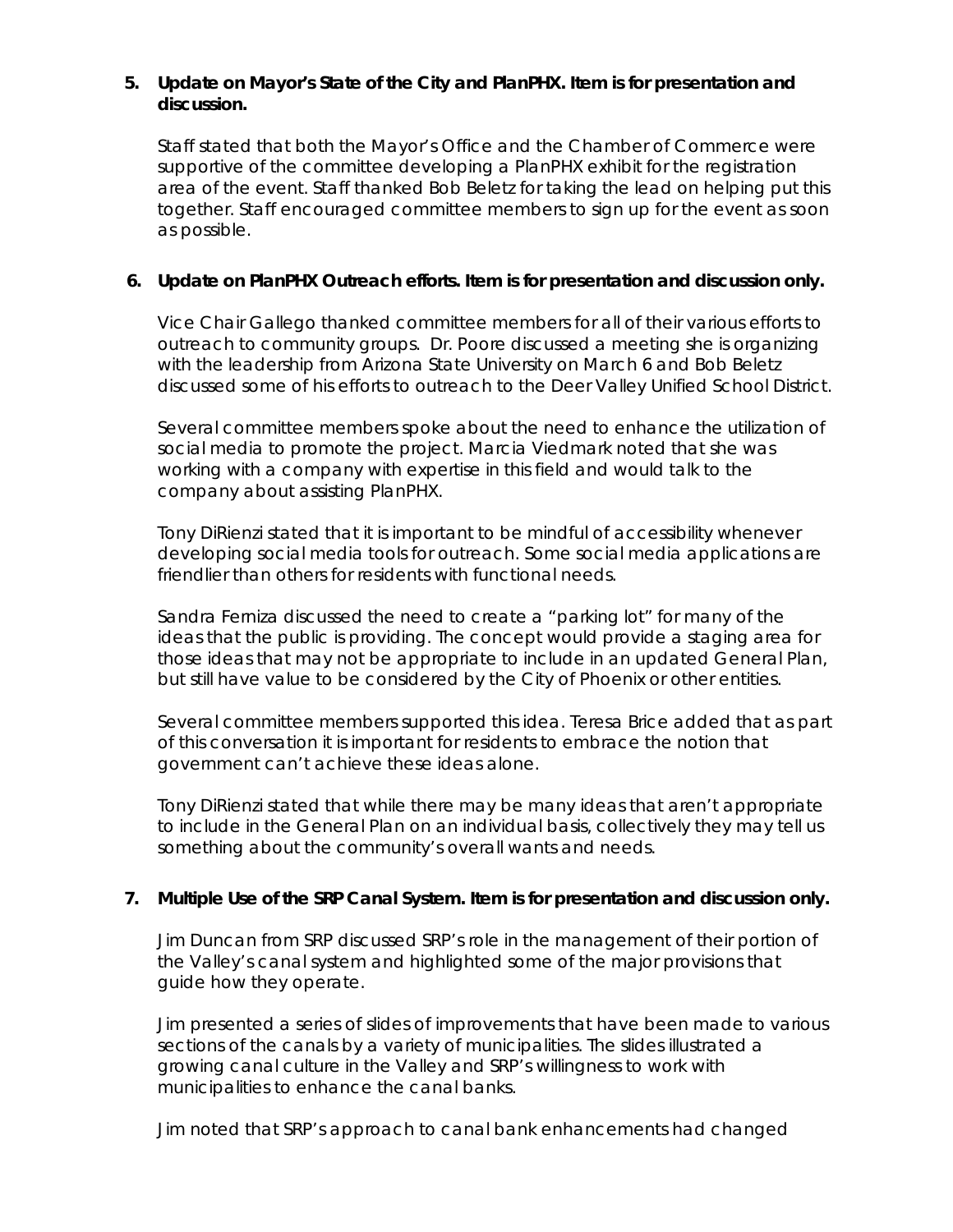dramatically in the last 20 years, but that there are still some challenges for realizing a complete system wide transformation of the canal banks. Some of the challenges fall on the municipalities and their ability to fund and maintain enhancement projects.

One of the benefits that SRP has noticed from canal enhancements is that increases activities around the canals, which leads to a decrease in illegal dumping activity.

Committee members had several questions and comments for Mr. Duncan following his presentation.

Kimber Lanning inquired what had changed SRP's philosophy on canal bank enhancements. Mr. Duncan responded that several changes in how SRP maintains the canals from the introduction of fish to advances in technology have made SRP more comfortable with activity on the banks. Mr. Duncan added that the growing public support for canal bank projects has also had an influence.

Several committee members discussed ways to encourage more development and activity along the canals. Sandra Ferniza proposed that the city should consider developing an overlay around the canals that provides incentives for development similar to the TOD overlay along the light rail line. Teresa Brice stated it could be called a Canal Oriented Development (COD) overlay. Teresa also added that some consideration should be given to creating business improvement districts at strategic locations along the canals.

Dr. Brooks asked Mr. Duncan about SRP's position on enhancing the urban fishing program. Mr. Duncan responded that Game and Fish had looked at enhancing their efforts in this area but that funding for a more robust urban fishing program became an issue.

Dr. Brooks also encouraged Mr. Duncan and SRP to strongly consider implementing a more extensive urban irrigation education program that emphasizes the nuances of urban irrigation.

Mr. Duncan thanked Dr. Brooks for his suggestion.

The committee thanked Mr. Duncan for coming out and presenting.

#### **8. Presentation and discussion on PlanPHX Leadership Committee Speaker / Presentation Series.**

Due to time constraints Vice Chair Gallego stated this item would not be presented.

#### **9. Open committee comments.**

No members of the committee provided comments.